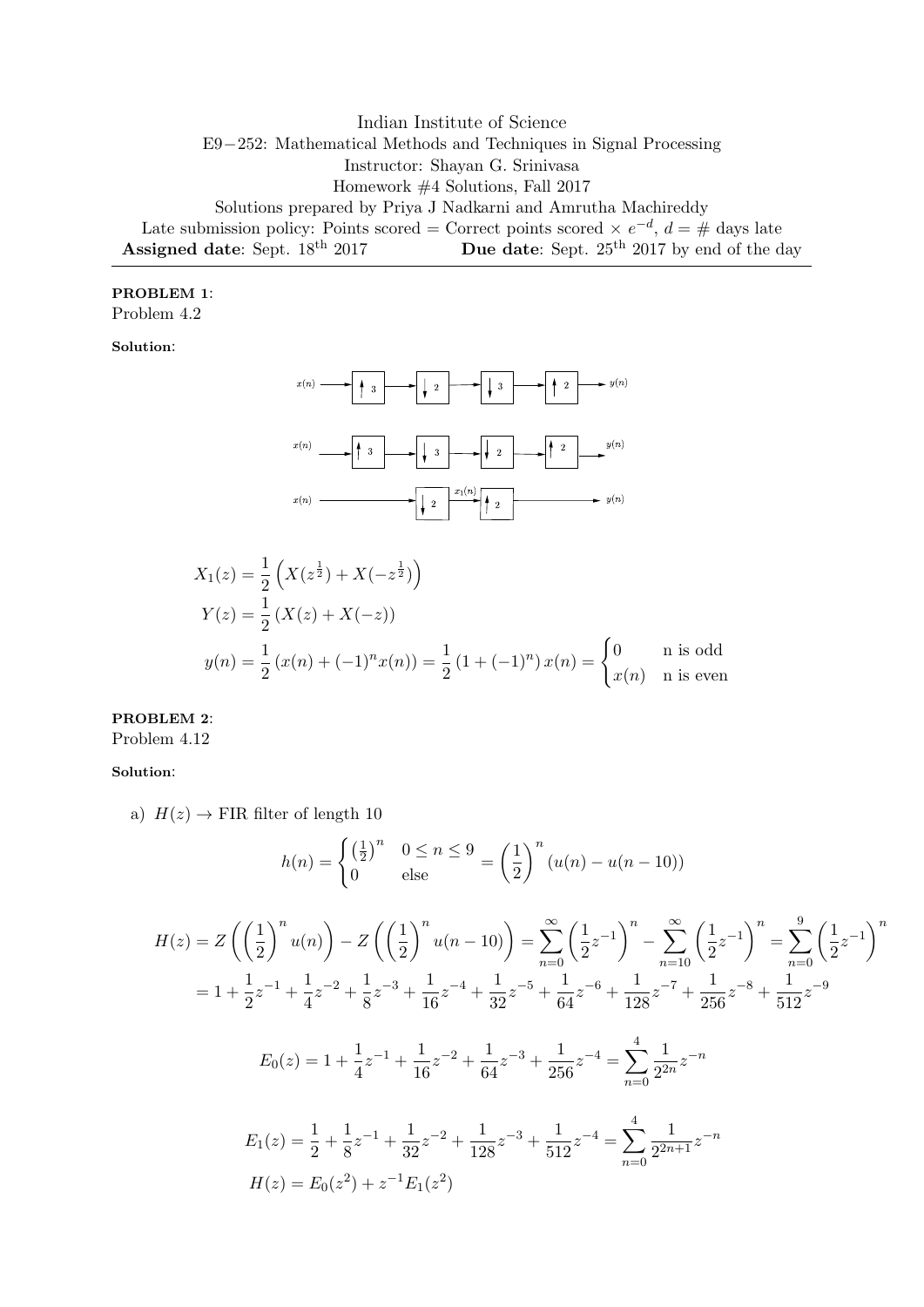b) Let  $H(z)$  be an IIR filter.

$$
h(n) = \left(\frac{1}{2}\right)^n u(n) + \left(\frac{1}{3}\right)^n u(n-3)
$$
  
\n
$$
H(z) = \sum_{n=0}^{\infty} \left(\frac{1}{2}\right)^n z^{-n} + \sum_{n=3}^{\infty} \left(\frac{1}{3}\right)^n z^{-n} = \sum_{n=0}^{\infty} \left(\frac{1}{2}\right)^n z^{-n} + \sum_{n=0}^{\infty} \left(\frac{1}{3}\right)^{n+3} z^{-n-3}
$$
  
\n
$$
= \sum_{n=0}^{\infty} \left(\frac{1}{2}\right)^n z^{-n} + \sum_{n=0}^{\infty} \left(\frac{1}{3}\right)^{2n+4} z^{-2n-4} + \sum_{n=0}^{\infty} \left(\frac{1}{3}\right)^{2n+3} z^{-2n-3}
$$

$$
E_0(z) = \sum_{n=0}^{\infty} \left(\frac{1}{2}\right)^{2n} z^{-n} + \sum_{n=0}^{\infty} \left(\frac{1}{3}\right)^{2n+4} z^{-n-2} = \sum_{n=0}^{\infty} \left(\left(\frac{1}{2}\right)^{2n} + z^{-2} \left(\frac{1}{3}\right)^{2n+4}\right) z^{-n}
$$
  
\n
$$
= \mathcal{Z}\left(\left(\frac{1}{2}\right)^{2n} u(n)\right) + \frac{z^{-2}}{81} \mathcal{Z}\left(\left(\frac{1}{3}\right)^{2n} u(n)\right) = \mathcal{Z}\left(\left(\frac{1}{4}\right)^{n} u(n)\right) + \frac{z^{-2}}{81} \mathcal{Z}\left(\left(\frac{1}{9}\right)^{n} u(n)\right)
$$
  
\n
$$
= \frac{4z}{4z-1} + \frac{z^{-2}}{81} \frac{9z}{9z-1} = \frac{4z}{4z-1} + \frac{z^{-1}}{9(9z-1)}
$$
  
\n
$$
= \frac{4z(81z-9) + 4 - z^{-1}}{(4z-1)(81z-9)} = \frac{324z^2 - 36z + 4 - z^{-1}}{(4z-1)(81z-9)}
$$
  
\n
$$
E_1(z) = \sum_{n=0}^{\infty} \left(\frac{1}{2}\right)^{2n+1} z^{-n} + \sum_{n=0}^{\infty} \left(\frac{1}{3}\right)^{2n+3} z^{-n-1} = \frac{1}{2} \mathcal{Z}\left(\left(\frac{1}{4}\right)^{n} u(n)\right) + \frac{z^{-1}}{27} \mathcal{Z}\left(\left(\frac{1}{9}\right)^{n} u(n)\right)
$$
  
\n
$$
= \frac{1}{2} \frac{4z}{4z-1} + \frac{z^{-1}}{27} \frac{9z}{9z-1} = \frac{12z(9z-1) + 2(4z-1)}{6(4z-1)(9z-1)}
$$
  
\n
$$
= \frac{108z^2 - 12z + 8z - 2}{6(4z-1)(9z-1)} = \frac{108z^2 - 4z - 2}{6(4z-1)(9z-1)}
$$

# PROBLEM 3:

Problem 4.14

Solution:

$$
H(z) = \frac{1}{(1 - 2R\cos\theta z^{-1} + R^2 z^{-2})}, R > 0 \text{ and } \theta \text{ real}
$$

$$
z^{-1} = \frac{+2R\cos\theta \pm \sqrt{4R^2\cos^2\theta - 4R^2}}{2R^2} = \frac{1}{R}(\cos\theta \pm \sqrt{\cos^2\theta - 1}) = \frac{1}{R}(\cos\theta \pm i\sin\theta) = \frac{1}{R}e^{\pm j\theta} \Rightarrow z = Re^{\pm j\theta}
$$

$$
H(z) = \frac{1}{R^2\left(z^{-1} - \frac{e^{j\theta}}{R}\right)\left(z^{-1} - \frac{e^{-j\theta}}{R}\right)} = \frac{z^2}{(R - e^{j\theta}z)(R - e^{-j\theta}z)} = \frac{z^2}{(z - Re^{-j\theta})(z - Re^{j\theta})}
$$

Let  $H(Z) = E_0(z^2) + z^{-1}E_1(z^2)$ , then,

$$
H(-Z) = E_0(z^2) - z^{-1}E_1(z^2) \Rightarrow E_0(z^2) = \frac{H(z) + H(-z)}{2} \text{ and } E_1(z^2) = z \frac{H(z) - H(-z)}{2}
$$
  
\n
$$
E_0(z^2) = \frac{z^2}{2} \left( \frac{1}{(z - Re^{-j\theta})(z - Re^{j\theta})} + \frac{1}{(z + Re^{-j\theta})(z + Re^{j\theta})} \right) = \frac{z^2(z^2 + R^2)}{z^4 - 2R^2z^2\cos 2\theta + R^4}
$$
  
\n
$$
E_1(z^2) = \frac{z^3}{2} \left( \frac{1}{(z - Re^{-j\theta})(z - Re^{j\theta})} - \frac{1}{(z + Re^{-j\theta})(z + Re^{j\theta})} \right) = \frac{2Rz^4\cos 2\theta}{z^4 - 2R^2z^2\cos 2\theta + R^4}
$$
  
\n
$$
E_0(z) = \frac{z(z + R^2)}{z^2 - 2R^2z\cos 2\theta + R^4}, \quad E_1(z) = \frac{2Rz^2\cos 2\theta}{z^2 - 2R^2z\cos 2\theta + R^4}.
$$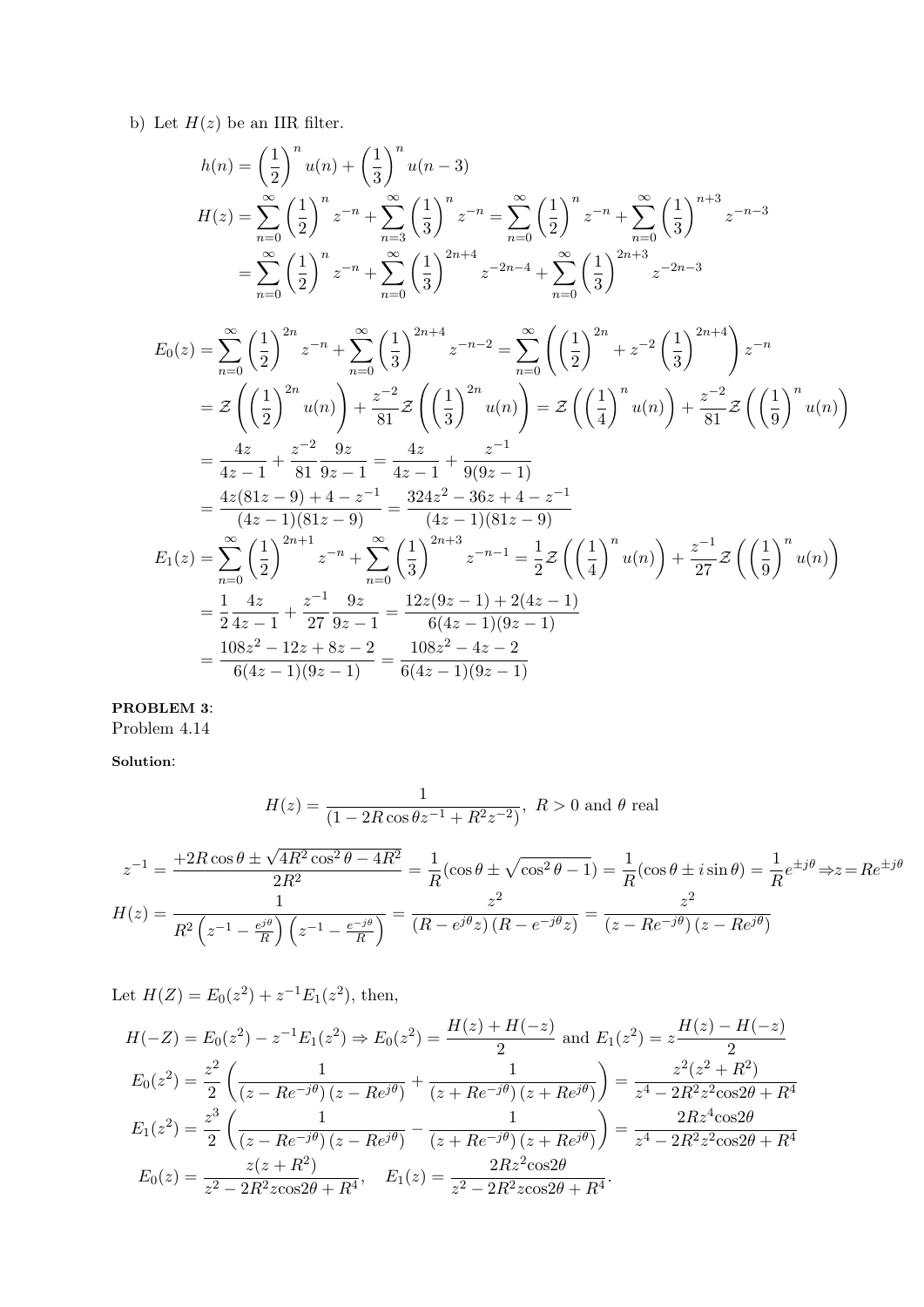#### PROBLEM 2:

Devise an efficient architecture to exploit the mirror/symmetric properties of polyphase components in decimation and interpolation filters. Solution:

For decimation filter, we use Type 1 polyphase representation  $H(z)$  =  $\sum^{M-1}$  $i=0$  $z^{-i}E_i(z^M)$  to obtain the polyphase components  $E_i(z)$ 's. For  $M = 2$ , we obtain the following:



Now, let  $H(z)$  be a linear phase filter of length N. Let  $H(z)$  =  $\sum^{N-1}$  $i=0$  $h_i z^{-i}$  with  $h_i = h_{N-1-i}$ .

If  $N$  is odd,

$$
E_0(z^2) = \sum_{i=0}^{\frac{N-1}{2}} h_{2i} z^{-2i}
$$
  
\n
$$
E_1(z^2) = \sum_{i=0}^{\frac{N-1}{2}-1} h_{2i+1} z^{-2i}
$$
  
\nThus,  $h_{2i} = h_{N-1-2i} = h_{2(\frac{N-1}{2}-i)}$  and  $h_{2i+1} = h_{N-1-2i-1} = h_{2(\frac{N-1}{2}-1-i)+1}$ .

Thus, the filters are again symmetric and we decompose it further.

If  $N$  is even,

$$
E_0(z^2) = \sum_{i=0}^{\frac{N}{2}-1} h_{2i} z^{-2i}
$$
  
\n
$$
E_1(z^2) = \sum_{i=0}^{\frac{N}{2}-1} h_{2i+1} z^{-2i}
$$
  
\nThus,  $h_{2i} = h_{N-1-2i} = h_{2(\frac{N}{2}-1-i)+1}$  and  $h_{2i+1} = h_{N-1-2i-1} = h_{2(\frac{N}{2}-1-i)}$ .

Thus, the filters are mirrors of each other.

$$
E_1(z^2) = \sum_{i=0}^{\frac{N}{2}-1} h_{2i+1} z^{-2i} = \sum_{i=0}^{\frac{N}{2}-1} h_{2(\frac{N}{2}-1-i)} z^{-2i}
$$
  
=  $z^{(-N+2)} \sum_{i=0}^{\frac{N}{2}-1} h_{2(\frac{N}{2}-1-i)} z^{2(\frac{N}{2}-1-i)} = z^{(-N+2)} E_0(z^{-2})$   

$$
E_1(z) = z^{-(\frac{N}{2}-1)} E_0(z^{-1})
$$

We exploit the mirror property by designing only one filter and at the input of the filter adding the respective inputs where the input from upper branch is in the reverse order when compared